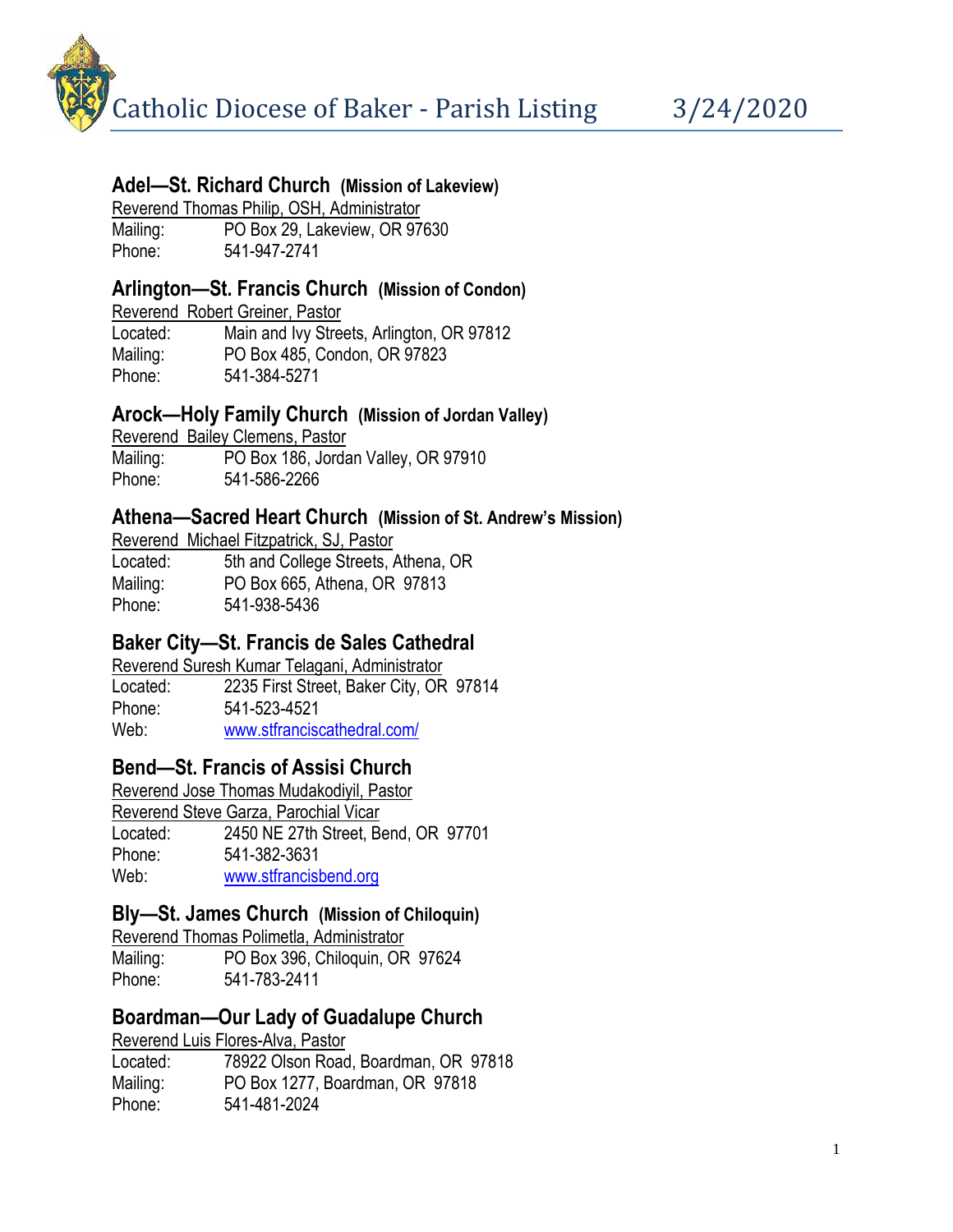

### **Bonanza—St. Frances Cabrini Church (Mission of Merrill)**

Reverend Francis Obijekwu, Pastor

Located: 905 East Front Street, Merrill, OR 97633 Mailing: PO Box 340, Merrill, OR 97633 Phone: 541-798-5823

### **Burns—Holy Family Church**

Very Reverend Stanislaus Strzyz, Pastor Located: 678 N Egan Avenue, Burns, OR 97720 Mailing: 685 N Fairview, Burns, OR 97720 Phone: 541-573-2613

### **Chiloquin—Our Lady of Mount Carmel Church**

Reverend Thomas Polimetla, Administrator Located: 503 W Chocktoot Street, Chiloquin, OR 97624 Mailing: PO Box 396, Chiloquin, OR 97624 Phone: 541-783-2411

Web: [See Facebook](https://www.facebook.com/pages/Our-Lady-of-Mt-Carmel/119944101356291)

#### **Christmas Valley—Holy Family Church (Mission of La Pine)**

Reverend Paul Antao, Pastor

Located: 57255 Fort Rock Road, Christmas Valley, OR Mailing: PO Box 299, La Pine, OR 97739 Phone: 541-536-3571

### **Condon—St. John Church**

Reverend Robert Greiner, Pastor Located: 412 West Walnut Street, Condon, OR 97823 Mailing: PO Box 485, Condon, OR 97823 Phone: 541-384-5271 Web: [www.stjohncondon.org](http://www.stjohncondon.org/)

#### **Crane—St. Thomas Aquinas Church (Mission of Burns)**

Very Reverend Stanislaus Strzyz, Pastor Located: 64302 Main Street, Crane, OR Mailing: 685 N Fairview, Burns, OR 97720 Phone: 541-573-2613

#### **Drewsey—Our Lady of Loretto Church (Mission of Burns)**

Very Reverend Stanislaus Strzyz, Pastor

| Located: | 78884 Drewsey Road, Drewsey, OR |
|----------|---------------------------------|
| Mailing: | 685 N Fairview, Burns, OR 97720 |
| Phone:   | 541-573-2613                    |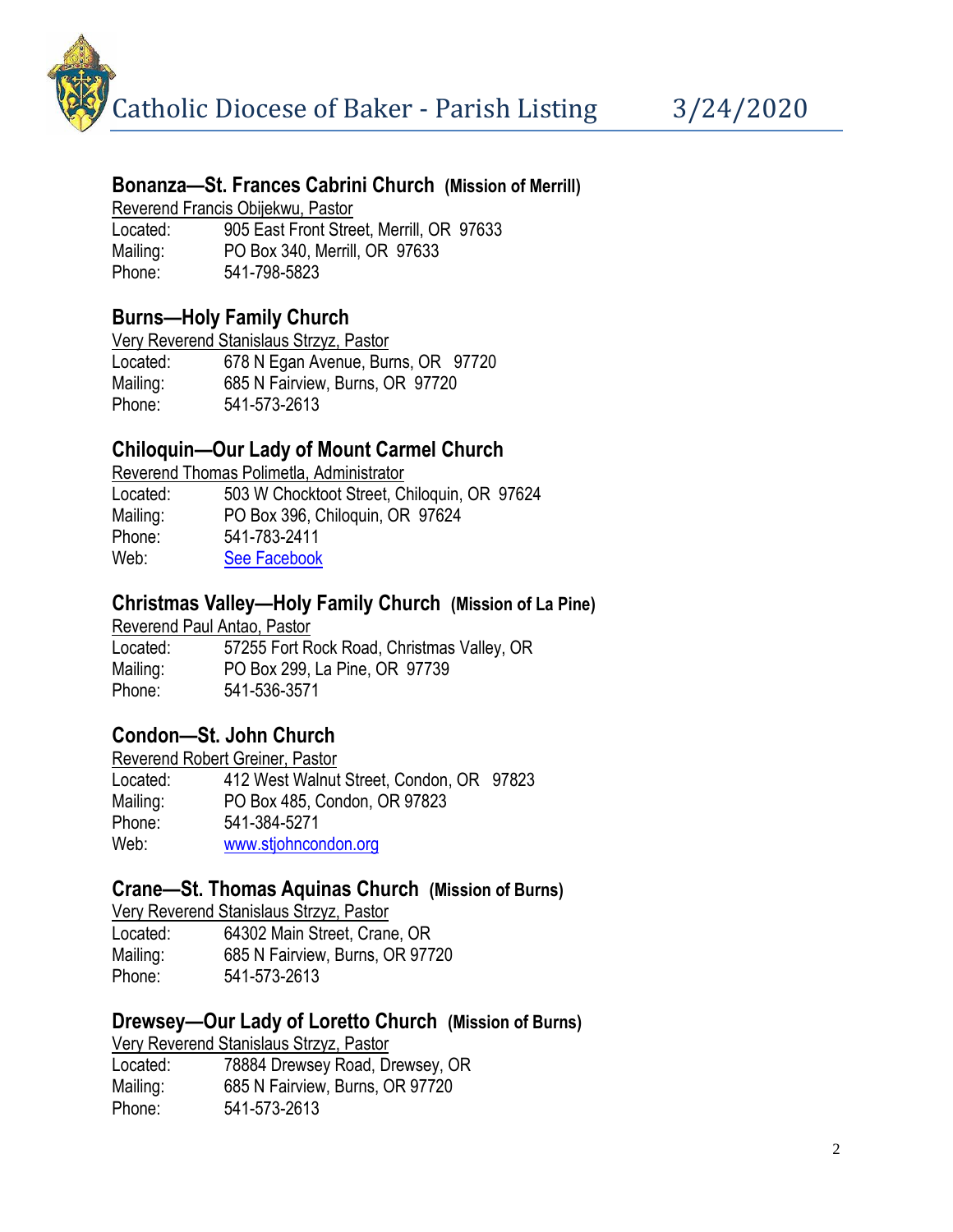Catholic Diocese of Baker - Parish Listing 3/24/2020

# **Dufur—St. Alphonsus Church**

Reverend Fabian Nwokorie, Pastor Located: 420 NE 1st Street, Dufur, OR 97021 Mailing: PO Box 395, Dufur, OR 97021 Phone: 541-467-2580

### **Elgin—St. Mary Church**

Reverend Saji Kumbungal Thomas, CMI, Pastor Located: 12th and Alder, Elgin, OR 97827 Mailing: PO Box 97, Elgin, OR 97827 Phone: 541-437-8101

## **Enterprise—St. Katherine Church**

Reverend Thomas Puduppulliparamban, Administrator Located: 301 E Garfield Street, Enterprise, OR 97828 Mailing: PO Box 370, Enterprise, OR 97828 Phone: 541-426-4008 Web: [www.stkatherineenterprise.org](http://www.stkatherineenterprise.org/)

### **Fossil—St. Catherine Church (Mission of Condon)**

Reverend Robert Greiner, Pastor

Located: 412 West Walnut Street, Condon, OR 97823 Mailing: PO Box 485, Condon, OR 97823 Phone: 541-384-5271

### **Gilchrist—Our Lady of the Snows Church (Mission of La Pine)**

Reverend Paul Antao, SDB, Pastor

Located: 120 Mississippi Drive, Gilchrist, OR Mailing: PO Box 299, La Pine, OR 97739 Phone: 541-536-3571

### **Grass Valley—St. John the Baptist Church (Mission of Wasco)**

Reverend Fabian Nwokorie, Pastor

Located: Highway 97, Grass Valley, OR Mailing: PO Box 14, Wasco, OR 97065 Phone: 541-442-8560

### **Halfway—St. Therese Church (Mission of Baker City)**

Reverend Suresh Kumar Telagani, Administrator

Located: 1354 Bell Street, Halfway, OR 97834 Mailing: PO Box 558, Halfway, 97834 Phone: 541-742-4488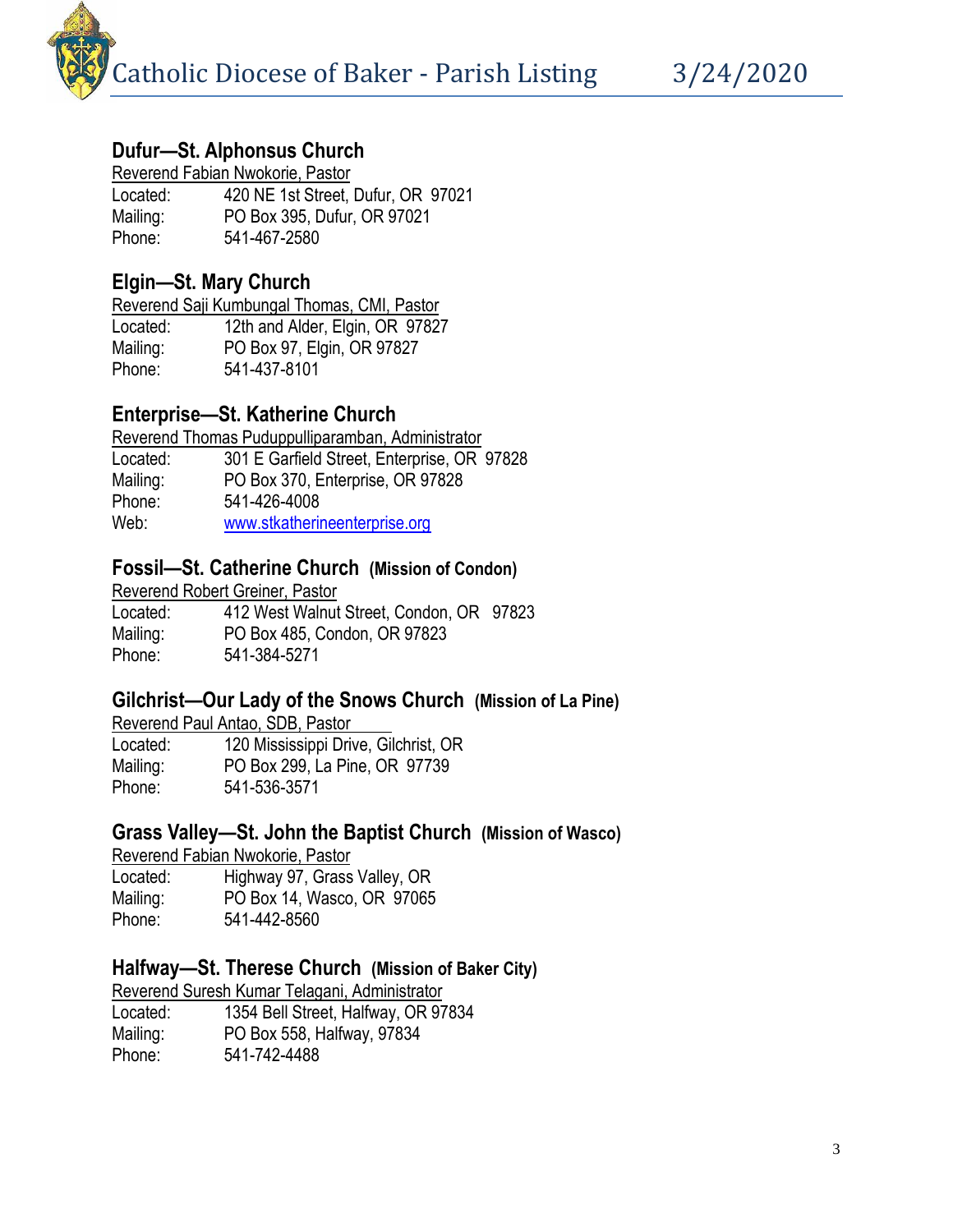## **Heppner—St. Patrick Church**

| Reverend Thankachan Joseph, SDB, Administrator |                                    |  |
|------------------------------------------------|------------------------------------|--|
| Located:                                       | 525 Gale Street, Heppner, OR 97836 |  |
| Mailing:                                       | PO Box 633, Heppner, OR 97836      |  |
| Phone:                                         | 541-676-9462                       |  |
| Web:                                           | See Facebook                       |  |

## **Hermiston—Our Lady of Angels Church**

Reverend Daniel Maxwell, Pastor Reverend Eduardo Nebelung, IVE, Parochial Vicar Located: 565 W Hermiston Avenue, Hermiston, OR 97838 Phone: 541-567-5812 Web: [www.ourladyofangelscc.org/old](http://www.ourladyofangelscc.org/old)

## **Hood River—St. Mary Church**

Reverend Tomy Chowaran, SDB, Pastor Located: 1501 Belmont, Hood River, OR 97031 Mailing: PO Box 693, Hood River, OR 97031 Phone: 541-386-3373 Web: [See Facebook](https://www.facebook.com/pages/St-Marys-Catholic-Church/111448475562492)

## **Ione—St. William Church**

Reverend Thankachan Joseph, SDB, Administrator Located: 110 Main Street, Ione, OR 97843 Mailing: PO Box 633, Heppner, OR 97836 Phone: 541-676-9462

# **John Day—St. Elizabeth**

Reverend Christie Tissera, Administrator Located: 111 SW 2nd Street, John Day, OR 97845 Phone: 541-575-1459 Web: [See Facebook](https://www.facebook.com/pages/Catholic-Church-St-Elizabeth-of-John-Day/111568668878480)

# **Jordan Valley—St. Bernard Church**

Reverend Bailey Clemens, Pastor Located: 208 Yturri Boulevard, Jordan Valley, OR 97910 Mailing: PO Box 186, Jordan Valley, OR 97910 Phone: 541-586-2266

#### **Juntura—St. Charles (Mission of Burns)**

Very Reverend Stanislaus Strzyz, Pastor Located: 2103 Gibbon Street, Juntura, OR Mailing: 685 N Fairview, Burns, OR 97720 Phone: 541-573-1147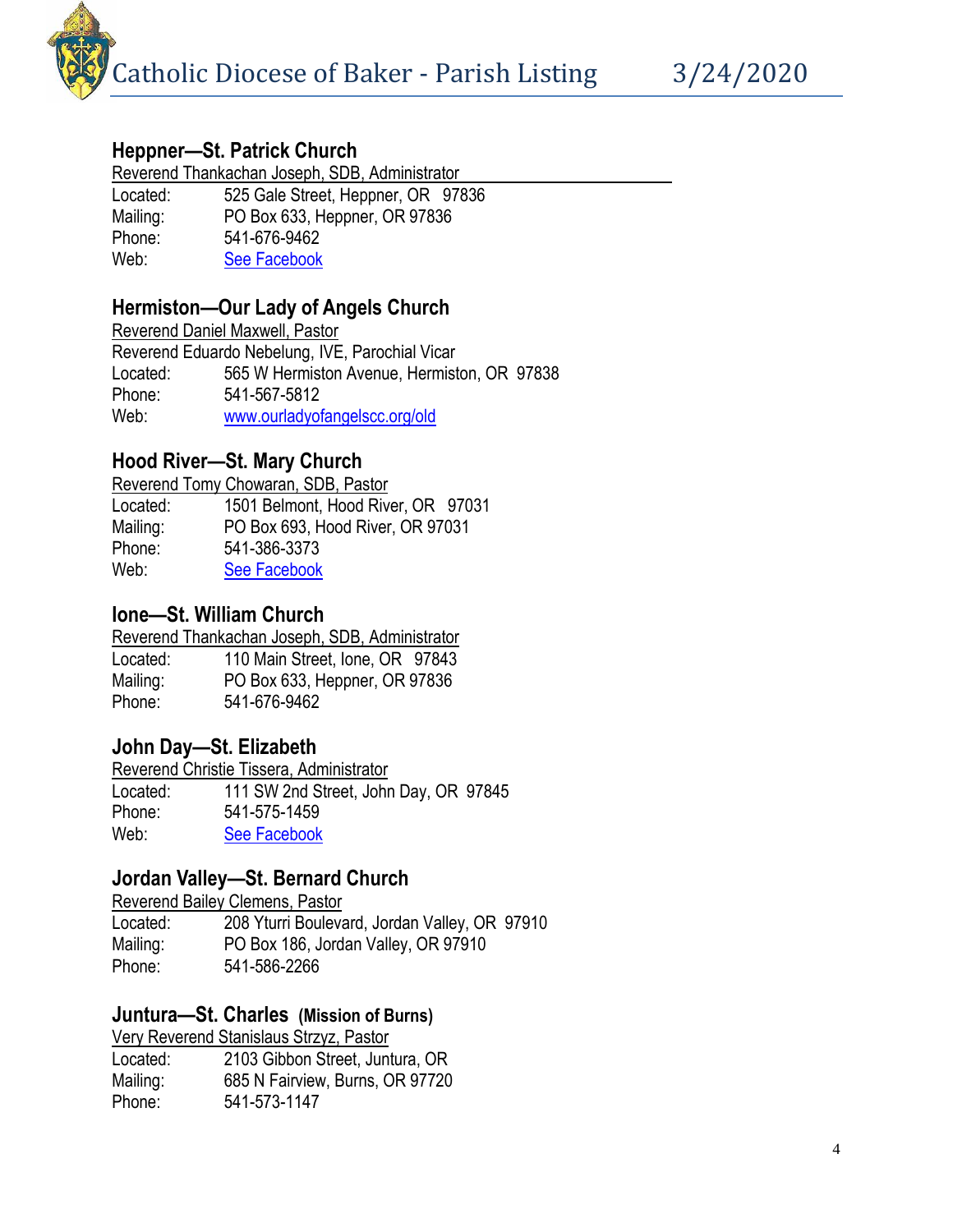

## **Klamath Falls—St. Pius X Church**

Reverend Shiju Thuruthiyil, OSH, Pastor Located: 4880 Bristol Avenue, Klamath Falls, OR 97603 Phone: 541-884-4242 Web: [www.piusxklamath.com](http://www.piusxklamath.com/)

## **Klamath Falls—Sacred Heart Church**

Very Reverend Rogatian Urassa, Pastor Located: 815 High Street, Klamath Falls, OR 97601 Phone: 541-884-4566 Web: [www.sacredheartkf.org](http://www.sacredheartkf.org/)

# **La Grande—Our Lady of the Valley Church**

Reverend Saji Kumbungal Thomas, CMI, Pastor Located: 1002 L Avenue, La Grande, OR 97850 Phone: 541-963-7341 Web: [See Facebook](https://www.facebook.com/olvlg/)

## **Lakeview—St. Patrick Church**

Reverend Thomas Philip, OSH, Administrator Located: 12 North G Street, Lakeview, OR 97630 Mailing: PO Box 29, Lakeview, OR 97630 Phone: 541-947-2741 Web: [See Facebook](https://www.facebook.com/pages/St-Patricks-Catholic-Church/111690242202363)

# **La Pine—Holy Redeemer Church**

Reverend Paul Antao, Pastor Located: 16137 Burgess Road, La Pine, OR 97739 Mailing: PO Box 299, La Pine, OR 97739 Phone: 541-536-3571 Web: [www.holyredeemerparish.net](http://www.holyredeemerparish.net/)

# **Madras—St. Patrick Church**

Reverend Victor Mena, Pastor Located: 341 SW J Street, Madras, OR 97741 Phone: 541-475-2936 Web: <http://www.stpatmadras.com/>

# **Merrill—St. Augustine Church**

Reverend Francis Obijekwu, Pastor Located: 905 East Front Street, Merrill, OR 97633 Mailing: PO Box 340, Merrill, OR 97633 Phone: 541-798-5823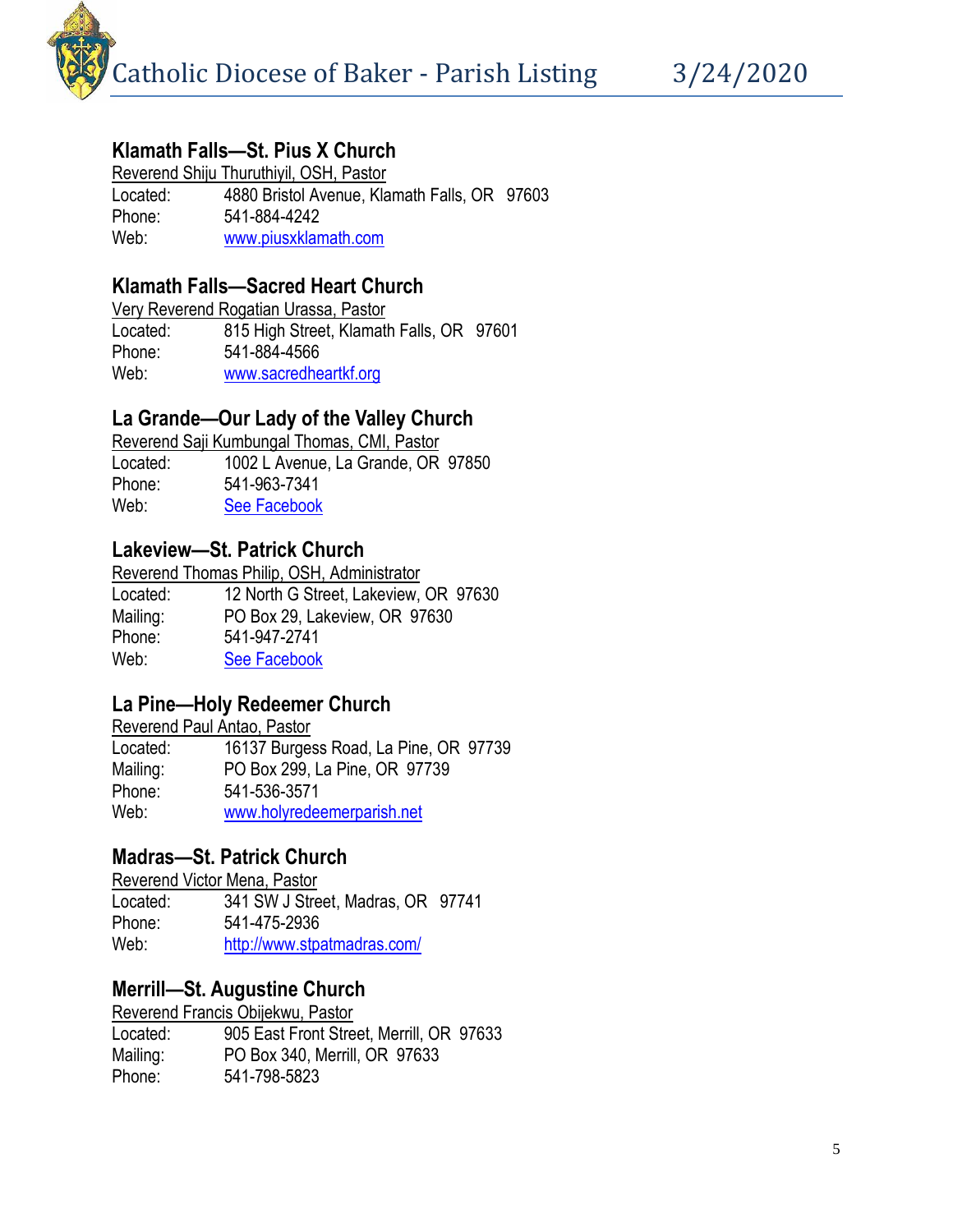

## **Milton-Freewater—St. Francis of Assisi Church**

Very Reverend Charles Nnabuife, Pastor Located: 925 Vining Street, Milton-Freewater, OR 97862 Phone: 541-938-5436 Web: [See Facebook](https://www.facebook.com/sfmfw/info?tab=overview)

### **Monument—St. Anne Church (Mission of John Day)**

Reverend Christie Tissera, Administrator Located: 111 SW 2<sup>nd</sup> Avenue, John Day, OR 97845 Phone: 541-575-1459

### **North Powder—St. Anthony Church (Mission of Baker City)**

Reverend Suresh Kumar Telagani, Administrator Located: 500 E Street, North Powder, OR 97867 Mailing: 2235 First Street, Baker City, OR 97814 Phone: 541-523-4521 Web: [www.stfranciscathedral.com/](http://www.stfranciscathedral.com/)

# **Nyssa—St. Bridget of Kildare Church**

Reverend Anish Philip, OSH, Administrator Located: 504 Locust Avenue, Nyssa, OR 97913 Phone: 541-372-3133 Web: [See Facebook](https://www.facebook.com/pages/Catholic-Church-St-Bridgets/111703605534028)

### **Ontario—Blessed Sacrament Church**

Reverend Joseph P Thomas, CST, Administrator Located: 829 SW Second Avenue, Ontario, OR 97914 Phone: 541-889-8469

#### **Paisley—St. John Church (Mission of Lakeview)**

Reverend Thomas Philip, OSH, Administrator Mailing: PO Box 29, Lakeview, OR 97630 Phone: 541-947-2741

# **Pendleton—St. Mary Church**

Reverend Kumar Udagandla, Pastor Located: 800 SE Court Avenue, Pendleton, OR 97801 Phone: 541-276-3615 Web: [www.stmaryspendleton.org](http://www.stmaryspendleton.org/)

#### **Pendleton—St. Andrew's Mission** (Umatilla Indian Reservation)

Reverend Michael Fitzpatrick, SJ, Pastor Located: 48022 St. Andrews Road, Pendleton, OR 97801 Phone: 541-276-0767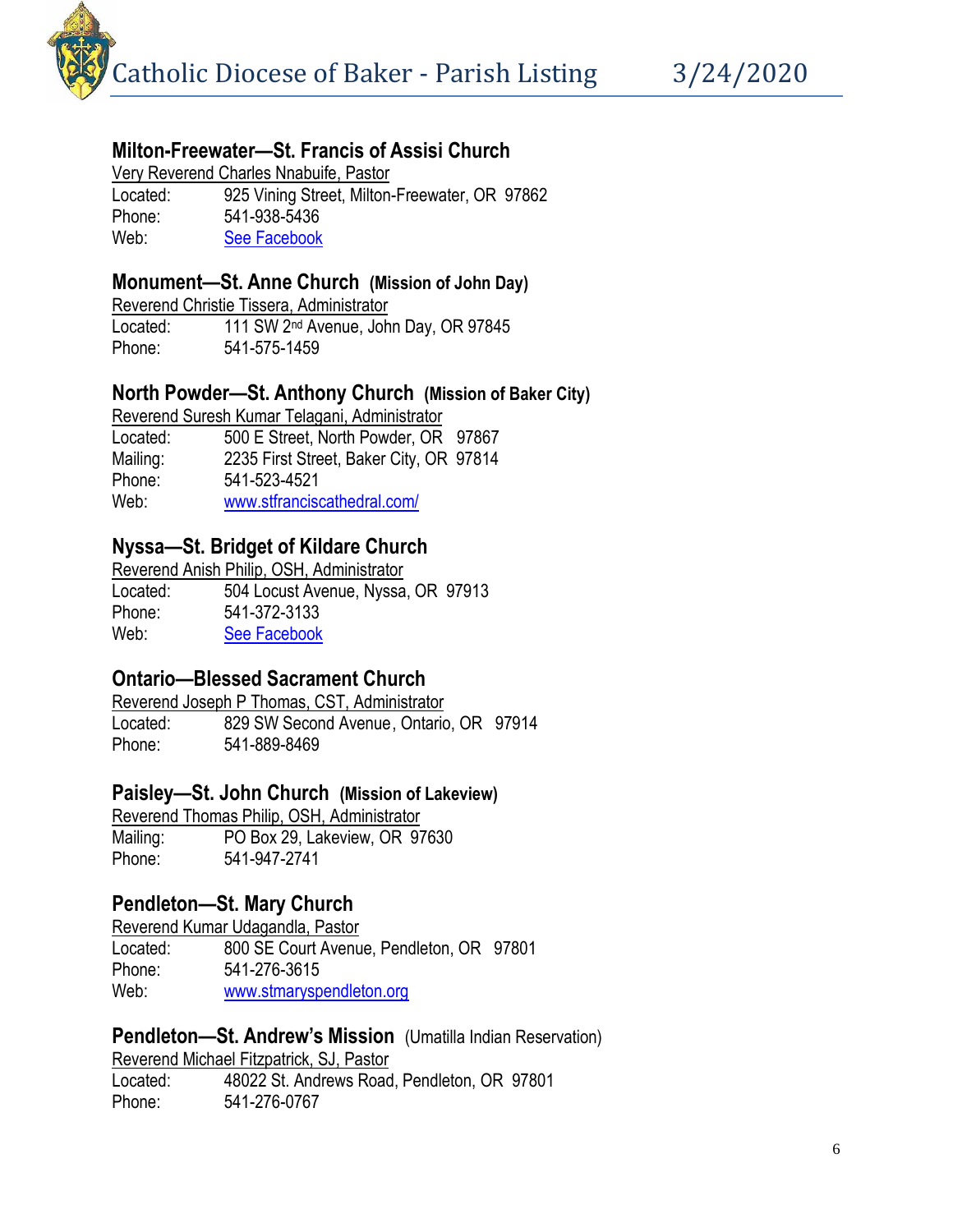Catholic Diocese of Baker - Parish Listing 3/24/2020

## **Pilot Rock—St. Helen Church**

Reverend Kumar Udagandla, Pastor Located: 740 SW Birch, Pilot Rock, OR 97868 Mailing: PO Box V, Pilot Rock, OR 97868 Phone: 541-443-3151

#### **Plush—St. Thomas Church (Mission of Lakeview)**

Reverend Thomas Philip, OSH, Administrator Mailing: PO Box 29, Lakeview, OR 97630 Phone: 541-947-2741

### **Prineville—St. Joseph Church**

Reverend Joseph Kunnelaya, Pastor Located: 150 East First, Prineville, OR 97754 Mailing: PO Box 1315, Prineville, OR 97754 Phone: 541-447-6475 Web: [See Facebook](https://www.facebook.com/pages/St-Josephs-Catholic-Church/100897143288837)

### **Redmond—St. Thomas Church**

Very Reverend Todd Unger, Pastor Located: 1720 NW 19th Street, Redmond, OR 97756 Phone: 541-923-3390 Web: [www.stthomasredmond.com](http://www.stthomasredmond.com/)

### **Sisters—St. Edward the Martyr Church**

Reverend Sibi Poulose, Administrator

Located 123 Trinity Way, Sisters, OR 97759 Mailing: Box 489, Sisters, OR 97759 Phone: 541-549-9391 Web: [www.123trinityway.com](http://www.123trinityway.com/)

### **Sunriver—Holy Trinity Church (Mission of La Pine)**

Reverend Paul Antao, Pastor

Located: 18160 Cottonwood #763, Sunriver, OR 97707 Mailing: PO Box 299, La Pine, OR 97739 Phone: 541-593-5990

### **The Dalles—St. Peter Church**

Reverend Joseph Levine, Pastor Located: 1222 West 10th Street, The Dalles, OR 97058 Mailing: PO Box 41, The Dalles, OR 97058 Phone: 541-296-2026 Web: www.stpeterstd.org